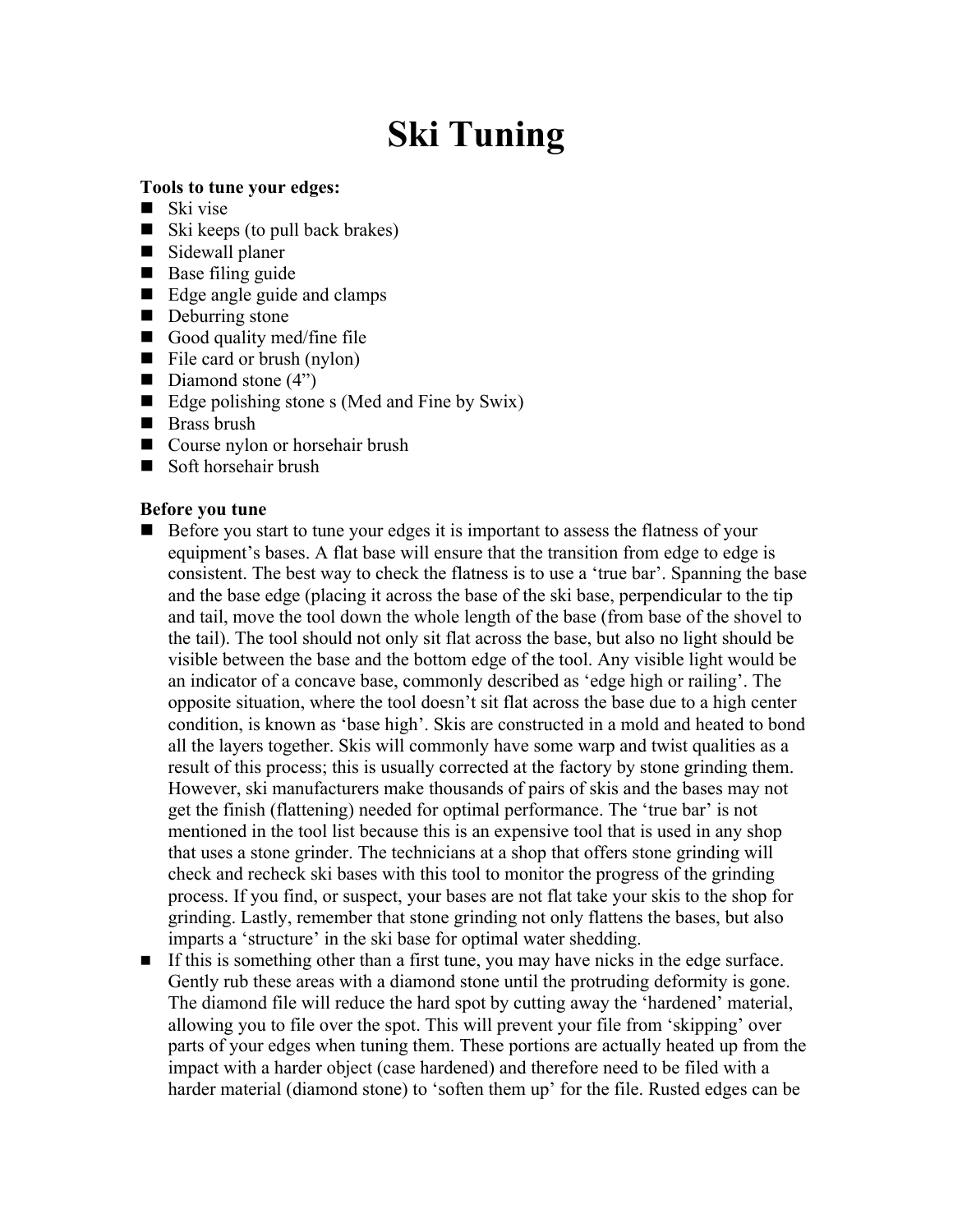taken care of quite easily using a piece of light sandpaper (180 grit or higher) or some Fibertex. Simply rub over the rusted area until the rust is gone.

Edge Concepts - After ensuring the bases are flat, it is time to work on the edges. There are two parts to an edge, the base edge and the side edge.

- *The base edge* is the portion of the edge you see when you look at the base of the ski (or board). This edge can be beveled to determine how much the equipment's user will have to 'put the ski on edge' before the edge 'hooks up' (digs in).
- *The side edge*, is the portion of the edge you see when you view from the side of the ski. This edge can also be beveled to change the way the edge holds. I think it is best to think of this part of the edge tuning process as the way to control how the ski 'holds' on edge. The more bevel used, the more 'pointy' the edge will be. A 'pointed' edge will hold great, but may not 'let go' as easy in icy conditions (New Englander's can relate to this). As with any edge tuning guidance, the best advice is to experiment using small incremental changes; if you bevel too much you will have to remove a lot of edge material to reduce the bevel. In side edges this is especially important because there is not a lot of material there to start. Another important thing to remember is to always follow recommended tuning bevels from the manufacturer of your equipment.

Base edge tuning - Place the ski in your ski vise with the base facing up. Always work on the edge furthest away from you, this will allow for a more stable position to work.

- Using a file and bevel tool, work in steady, even pressure movements down the edge. It is not important whether you go from tip to tail or tail to tip, just keep it consistent. Continue to work the file down the edge until no more filings from the edge are coming up. Remember to keep the tool flat and level, if it's not level it will not file the edge to the desired and consistent bevel.
- Keep the file and the base clean. Wipe off filings to keep them from damaging the base, keep the file clean too; a dirty file will not cut well or last very long.
- After filing, repeat the process with a medium (blue) diamond stone, then a medium polishing stone and a fine polishing stone (polishing stones cost \$20 each). When finished, the edge surface will be polished like a good cutting knife. A racer is on edge more than on base. Polished edges often are more valuable than wax, especially on icy days.
- Most manufacturers call for a 1-degree base bevel. You may elect to have a GOOD shop tech do the initial base bevel. Once this is "in" you will normally only polish it with stones (using the bevel guide) during each tuning. I only fully rework the base bevel about every 20 ski days.
- The bevel tool used will be dependent on how high a degree of accuracy you want. The more expensive tool (Precision Base File Control) will be more durable than less expensive versions (Base File Control). Racers and avid skiers will most likely prefer to use the more expensive model, while other skiers may find the less expensive tool more than adequate. The more often you use the tool, the better off you are to use the more expensive one. The durability of the tool will dictate how long it will last and how consistently it will produce the angle desired. I use Sun Valley Tools, although Toko also makes some good products. A good base bevel will cost about \$90.

Side edge tuning - To work on the side edge angle, place the ski in the vise so that the side edge is facing up.